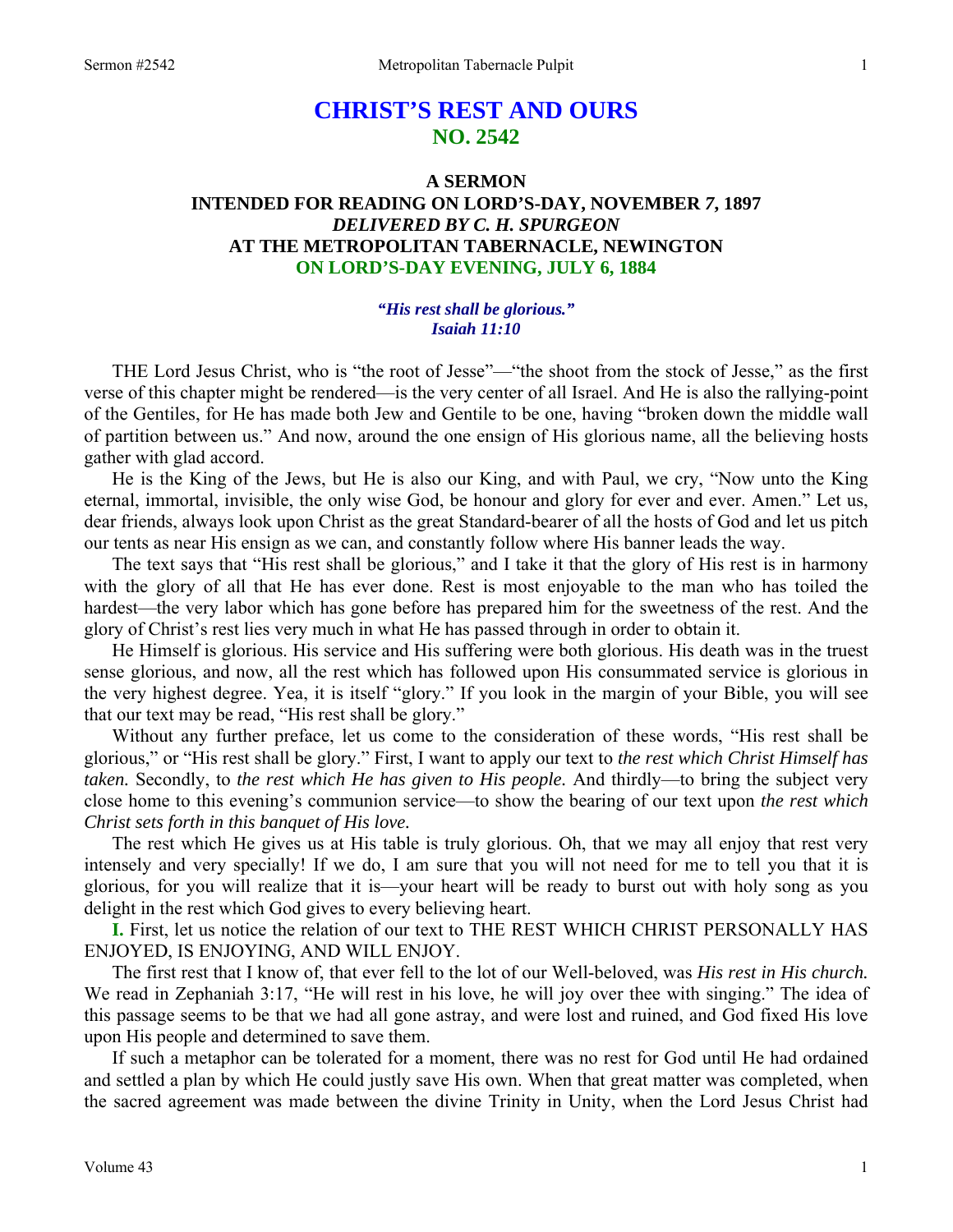become the Surety of His people, and had entered into covenant engagements with the Father on their behalf, then, but not till then, was He fully at rest.

When the Father was able to look upon men,—

## *"Not as they were in Adam's fall, When sin and ruin covered all,"*

but as they are in Christ, the second Adam, then His divine complacency went forth towards His elect as He viewed them in the person of His only-begotten and well-beloved Son—and He rested in His love.

 All was arranged, the covenant was signed and sealed, and He felt that the grandest of all His designs would certainly be carried out in due time—and He rested in His love. It never occurred to the heart of God to change His purpose concerning His people. Never once did He think of casting them away. They were to be bought with a great price, and in themselves they would be little worth buying, but He rested in the fact that He had chosen them, that He had set them apart to be His portion, that He loved them with all His heart, and that He intended to do them good. His purpose was worthy of a God and therefore He rested in it.

 He had devised a plan which would bring even greater glory to His deity and therefore He was at rest concerning the objects of His love. He had set His seal to this covenant, that they should every one of them be redeemed, that they should be saved, and perfected, and brought home to behold His face in righteousness as the dear children of His love.

 And the infinitely glorious One did, as it were, settle Himself down to rest in that "everlasting covenant, ordered in all things and sure." And beloved, you and I feel that His rest was glorious—it would occupy us throughout eternity to tell all the glory which lies hidden in that great settlement of eternal love. We talk of it here, and it is a charming theme. We sing of it, and there is no higher and grander strain under heaven.

 Now change the scene and think of *Christ's rest in His grave*. The divine Son of God in due time condescended to take upon Himself the mantle of our inferior race. He appeared at Bethlehem, a manchild, having assumed our nature in its utmost weakness. He lived here upon earth a toilsome life—little rest did He know. His labor afforded Him sweet solace, for in doing the will of His Father He had meat to eat of which even His disciples knew not.

 But rest was seldom His portion. He had come here to serve, not to be served, to toil with all His strength. But at last, His labors were all over and He bowed His head and said, "It is finished." Christ did not fall asleep until His work was all done—there was nothing more for that dear and most precious body to do.

 There it hangs upon the cross, still and quiet. I see Joseph and his friends extracting the nails, bringing the body down the ladder, reverently washing it, wrapping it in fine linen and costly spices, and then laying it in the tomb of honor. Men designed that He should be buried in a felon's grave, but it was not so, for He made His grave with the rich and honorable counselor, Joseph of Arimathea.

 This morning [See sermon #1789, Joseph of Arimathea], I conducted you to the place of His rest where Joseph and Nicodemus and the godly women laid Him in the grave, and there He rested. I like to think of that Jewish Sabbath when He took His greater Sabbath, resting, seeing no corruption, as He would have done in that time, in such a hot climate, if it had not been for the preserving power of God and the nature of His body, which could not see corruption because it had no taint of sin about it. There the great Champion lay and rested.

 I do not wonder that the angels came and sat, one at the head and the other at the foot of the spot where He had lain, for there was something very glorious and sublime about that rest. While He lay there, He was the terror of His foes—they sealed the tomb, and set a watch lest He should escape them after all.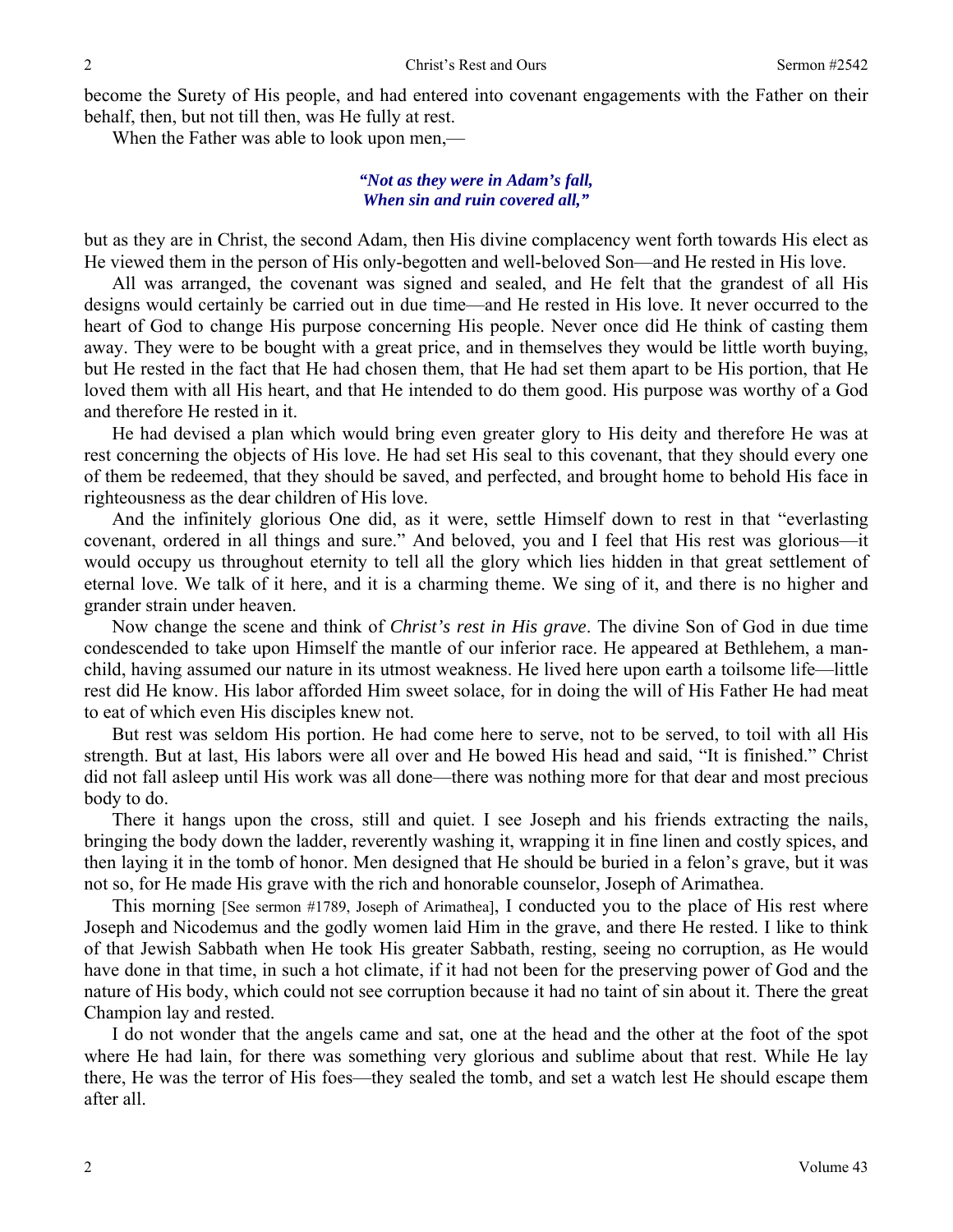In the tomb, He was the grief of His friends, for they thought He was gone forever. Had they but known what they ought to have known, had they but remembered and understood what Christ had told them, they would have realized that He was but resting a little while, and that He would soon rise again in glorious triumph from the dead. I say that, even while He sleeps there in that new tomb, His rest is glorious,—

#### *"All His work and warfare done."*

 He has performed it all and now He rests. He who is Himself life and immortality lies there locked in the arms of death. He who makes all spirits and gives breath to every nostril that breathes, deigns for a little season to surrender Himself as a captive in the bonds of death—in that very act destroying death for all His people, putting an end to sin, achieving the eternal purpose of the blessed God, and opening the kingdom of heaven to all believers. Oh, tread lightly o'er the spot where our dear Lord once slept, for in that sleep He was truly glorious!

 Now, beloved friends, our divine Lord has gone away from us up into His *rest in glory.* "This man, after he had offered one sacrifice for sins for ever, sat down on the right hand of God; from henceforth expecting till His enemies be made his footstool." He is taking His rest now, for His work is done. There is nothing for Him to do, or for us to do, by way of perfecting righteousness and salvation—Christ has accomplished it all and now He rests.

 It must be divinely glorious to Him thus to sit down on the right hand of God. He is not now fighting as a warrior, for He has already been to Edom, and has returned with His garments dyed in blood, having trodden all His enemies in the winepress of His wrath. Now He rests, and with an unbroken calmness of spirit waits until the ages shall have rolled on, till the end shall come, till He shall have trodden Satan finally beneath His feet, till He shall send out that last great summons, "Gather My saints together unto Me, those that have made a covenant with Me by sacrifice." Till then, He rests in glory, and His rest is glorious.

 I suspect, however, that my text specially relates to *the rest that is to come to this earth in the latter days.* I will not go into the question of dates or the arrangement of future events. If you read the chapter from which our text is taken, you have the great fact plainly foretold—"But with righteousness shall he judge the poor, and reprove with equity for the meek of the earth: and he shall smite the earth with the rod of his mouth, and with the breath of his lips he shall slay the wicked. And righteousness shall be the girdle of his loins, and faithfulness the girdle of his reins. The wolf also shall dwell with the lamb, and the leopard shall lie down with the kid; and the calf and the young lion and the fatling together; and a little child shall lead them. And the cow and the bear shall feed; their young ones shall lie down together: and the lion shall eat straw like the ox. And the sucking child shall play on the hole of the asp, and the weaned child shall put his hand on the cockatrice' den. They shall not hurt nor destroy in all my holy mountain: for the earth shall be full of the knowledge of the LORD, as the waters cover the sea."

 I do not know that everybody will be converted, but everybody will be enlightened—and every harmful agency will be restrained from evil. If the wolf still remains a wolf, it will dwell with the lamb without injuring it. There shall be such days of happiness and peace on earth yet, that men shall hang the sword upon the wall and study war no more.

 Children shall ask their fathers what was the ancient use of swords, and spears, and helmets, and guns, for they shall be no more employed in destroying precious lives. The power of sin shall be broken and there shall be a general spreading of the principles of life, and light, and truth, and love, and liberty over the whole earth.

Well may we sing,—

*"O long expected day, begin; Dawn on these realms of woe and sin!"*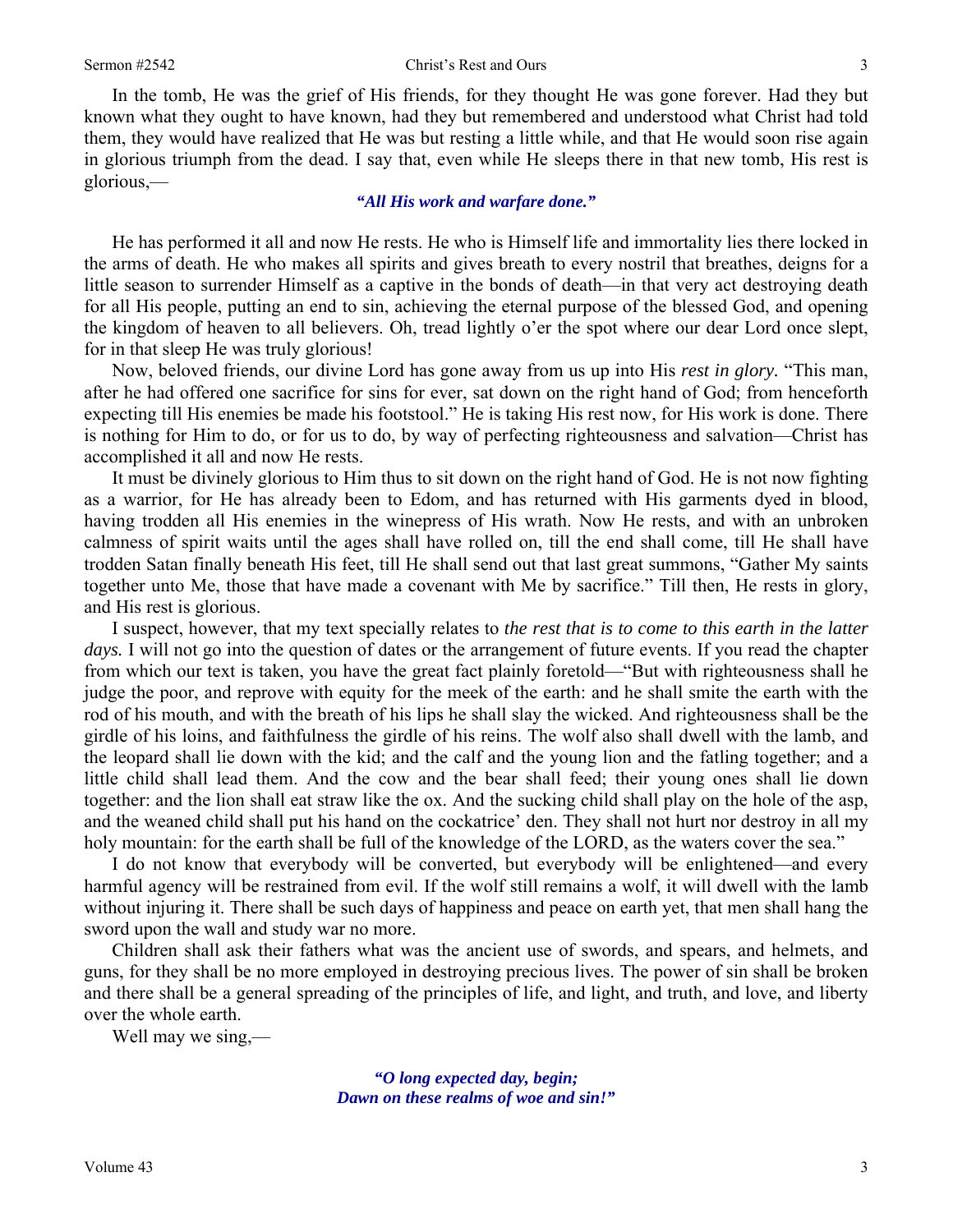When that day of the Lord comes, "His rest shall be glorious." Then shall men say, "The King of glory reigns, His unsuffering kingdom is established on the earth." We may not live to see that day and we cannot tell when it will be. It is a pity ever to dogmatize about prophecy, which will always be understood when it is fulfilled. But probably most of it not till then.

When all the prophecies in that wonderful Book of the Revelation have been fulfilled—in the light that we shall then have, we shall wonder that we did not understand it before. But we do not, we cannot, we shall not comprehend its mysteries until Providence shall loose every seal and spread the Book open before us. But certainly, whenever Christ's reign on earth begins, "His rest shall be glorious."

 And after that, when the Lord shall have let both death and hell see that, on the battlefield where Adam was routed and ruined, another Adam shall rout the foes of God and man—when that great conflict is over and the long millennium of peace is over, too—when Christ shall have delivered up the kingdom to God, even the Father, that God may be all in all, then, *Christ and His people shall together enter into an everlasting rest.* "There remaineth therefore a rest to the people of God."

 Oh*,* the bliss of that heavenly rest! Oh, the deep, unruffled calm of our spirit throughout eternity with Christ, for even there we shall find our rest in being one with Him, forever to behold His face, forever to adore Him, forever to delight ourselves in heavenly communion with the God-man, our Savior and our Lord!

 To me, it always seems to be the climax of heaven to be with Christ forever. I believe in the communion of saints above, and in our recognition and love of one another. I believe in all those heavenly employments that shall occupy our eternal life. I believe in a thousand sources of joy in that blest land, for there are *pleasures*, as well as pleasure, at God's right hand forevermore.

 But as the summit of Mont Blanc rises above the surrounding hills, and with its snowy whiteness seems to pierce the very sky, so the summit of my expectation of heaven is to be where Christ is, to behold Him, to see His face, and to share His triumphant joy and rest, for "His rest shall be glorious," and His rest and ours, too, shall be glory.

 Wherefore, prepare yourselves for this rest, my beloved. "Yet a little while, and he that shall come will come, and will not tarry." A few more rolling years and we shall be in the eternal summer, in endless daylight, where no eventide shall ever come—"for ever with the LORD."

**II.** Now let us turn to the second part of the subject, on which I must speak more briefly. That is, THE REST WHICH JESUS GIVES TO HIS PEOPLE IS GLORIOUS.

 Is it not so? I do remember when I first enjoyed *rest in the pardon of sin.* It was so glorious that I wanted to shout "Hallelujah!" all day long. He who has groaned under the lead of guilt, when Jesus comes and touches it, and it all disappears, and he realizes that he is absolutely, perfectly, and eternally forgiven—why, he is ready to leap for very joy!

 There are no words in the hymn book that are rich enough or good enough to express the delight of a pardoned soul. The glory of it lies in the fact that we are justly forgiven. God is "just, and the Justifier of him which believeth in Jesus." A sinner is forgiven by an act of mercy, it is true, but by an act of mercy which does not sully the snow-white garments of divine justice.

 My heart never knows how to express its delight for that forgiveness which, through the precious blood of Christ, is as just an act on the part of God as condemnation would have been. Oh, how wondrous is the blending of the divine attributes so that justice and mercy can meet together, and that righteousness and peace can kiss each other in the salvation of the poor, guilty sinner who believes in Jesus! Truly, the rest of pardoned sin is glorious.

 Do you and I ever get to fretting after we have enjoyed that rest? Yes, alas! even when our sin is all forgiven, we are often worried with anxious cares about this thing and that—our families, our business, our poor frail bodies, all sorts of things. Oh, but when we take all that burden, and lay it down where we laid our load of sin, and Jesus gives us rest about it all, that *rest in relief from care is truly glorious*!

It is not the rest of carelessness—quite the opposite. When I thus rest in Christ, I have done with my care the very thing that ought to be done with it—I have laid it on Him who cares for me. Now, having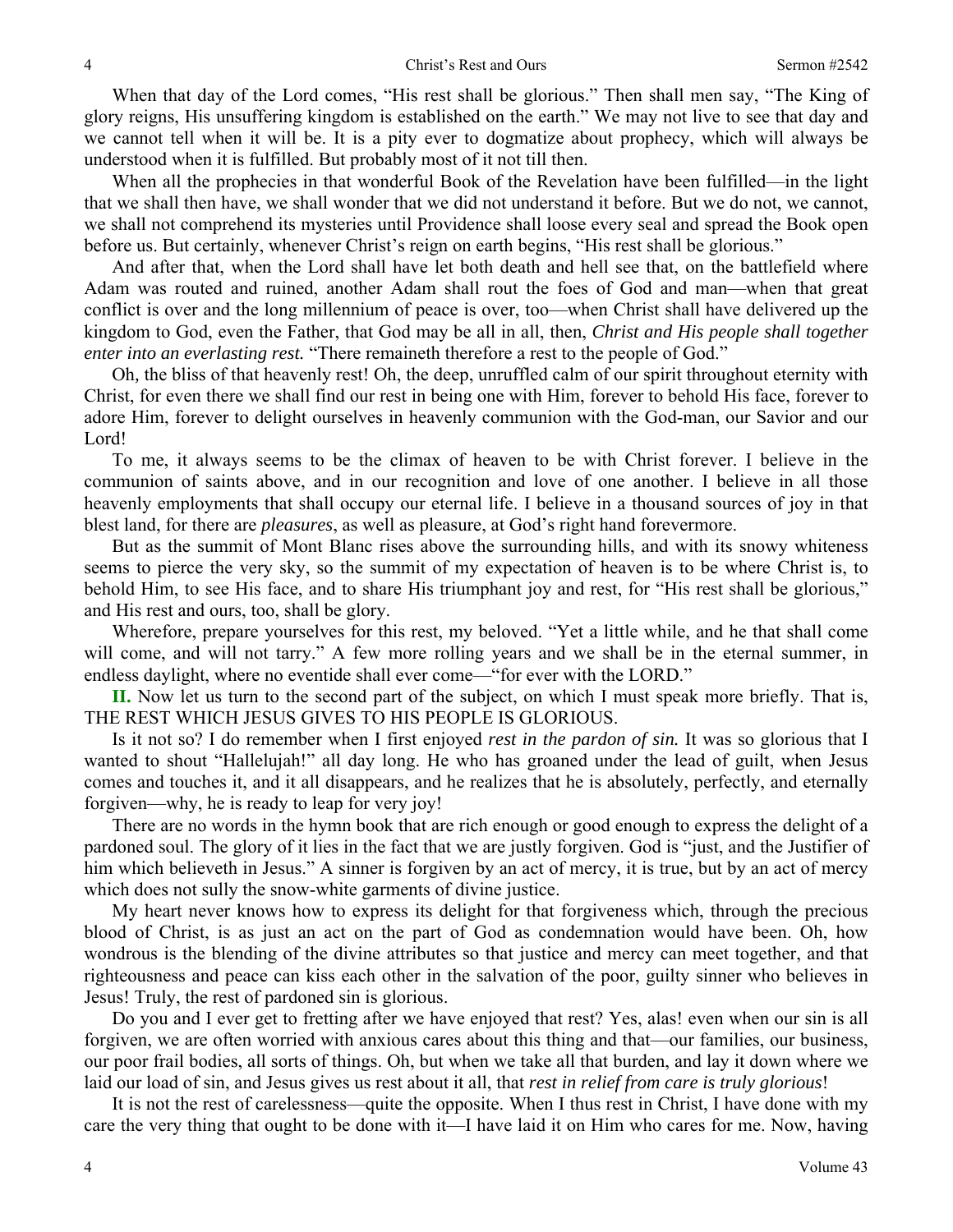done the best that could be done, what reason remains for giving my heart any trouble? I know that the most bitter medicine I shall have to take will be most salutary, and I know that the sweet will not cloy upon me, the Lord will take care that it shall not. He will make all things work together for my good, so I can confidently say, "Do what you will with me, Lord, I have no care, no fret, no worry, for I have left all with you."

 Then, next, what a glorious rest Christ gives His people *in the satisfying of the heart*! No human being can fill a human heart. It would be an easier task to fill a bottomless pit with leaking buckets than for man to fill a human heart as it is by nature. Here! pour in worlds, as though there were as many worlds as there are drops of water in the sea—what is there in all worlds that can ever fill a human heart?

We all know the story of Alexander, with the whole world in his grip, sighing because there was not another world to conquer—and if he could have conquered another world, he would have cried quite as much to conquer two more. When he had vanquished two more, he would have had a fourfold hunger for more, and if he could have won those eight worlds, he would have had eight times as much ambition for eight more. And if he could have obtained them, his hunger would have grown in proportion to that which he thought would satisfy him.

 But now look at a child of God when he enjoys rest in Christ. If he is in a right state of heart, he says, "The Lord Jesus Christ is mine, and the providence of God is mine for this world and for that which is to come, and the heaven of heavens shall be mine in due time. I have all I want. My passions shall no more lead me astray, for I am married unto Christ, and my heart finds its utmost satisfaction in Him. If I may but glorify Him here, and enjoy Him forever hereafter, I could not wish for more."

 Such a man feels like David when he went in and sat before the Lord, and said, "Who am I, O LORD God? And is this the manner of man, O LORD God?" I wish that Christian people would more often feel, and enjoy, and talk about this rest. If you do not know what it is, go to Christ for it at once. Some of us bless the Lord that we know what it is. We cannot yet sing that—

#### *"Not a wave of trouble rolls Across our peaceful breast;"*

but we do feel that, when the waves roll, they do not break the quiet calmness of our spirit. When troubles come, they do not disturb the blessed serenity that reigns in the deep caverns of our soul.

 Now, beloved, only one more remark upon this point, and that is concerning *rest in the perfection of our joy.* We are hastening on to the end of this mortal life. Some dear members of this church are in the deep river even now. They began to enter the stream some time ago, they gradually waded in till they found the waters knee-deep. Some are chest deep in the cold stream, but it has not quenched their joy, or dampened their ardor, or stilled their song.

 I believe that the happiest members of this church are those who are about to die. My observation enables me to say that they are more joyful by far than any of us who sit here. The most of them, that I know, are full of holy transports and a desire to depart—a kind of heavenly homesickness is upon them—they long to be at home.

 They have heard the ringing of the bells of the mother country, the New Jerusalem. They have caught the music of the heavenly harps, for the wind sometimes blows that way to God's people and bears a few notes of the eternal anthem to ears that are being prepared for it. I say again that the happiest members that we have are those who are just going home.

 And beloved, you and I are on the road, our faces are already lit up with some gleams of the glory yet to be revealed. Our hearts are charmed with the prospect of enjoying this eternal keeping of Sabbath. The very anticipation of it gives us a young heaven here below. We have not yet come into possession of the inheritance, but it is ours by purchase, by promise, and by gift divine.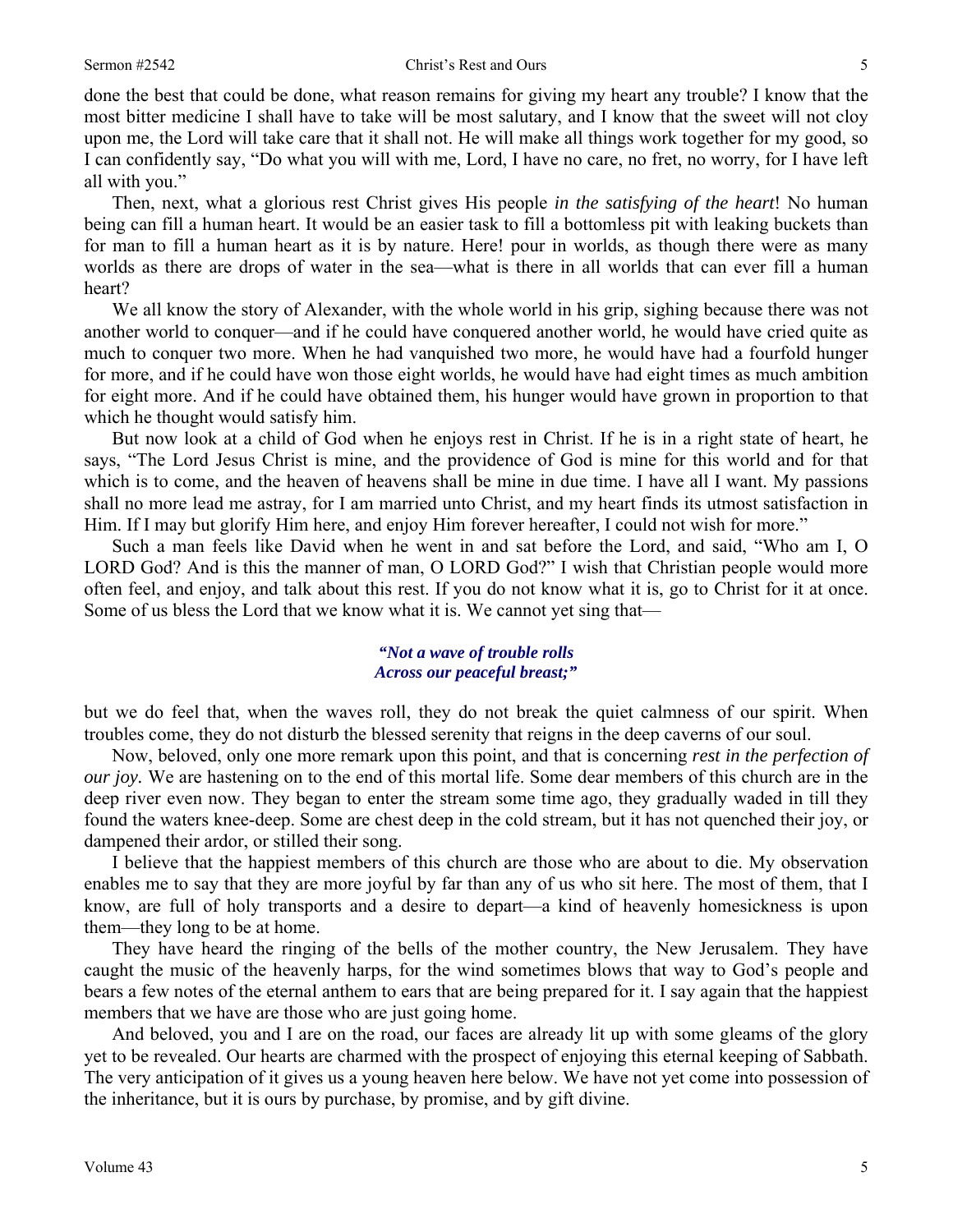We have the buds of heaven that we can wear even here—wait a little while, and we shall have the full-blown roses in the land where flowers never fade. I congratulate some of our beloved friends on the certainty that it cannot be very long with them before sorrow and sighing shall forever flee away.

 We will follow you, dear brothers and sisters who will get home first. We younger folk are growing old as fast as we can and we are glad of it, because we shall be the sooner in the home-country of the Well-beloved to whom we are married and we long for the wedding feast. We have had the kiss from His lips already and we can never be satisfied till we are with Him to all eternity.

 Our good Lord has sent some manna down to let us know what angels feast upon. He has given us sips of sweetness while yet we linger here in the valley of bitterness. We will struggle on, and press on, and we rejoice that time flies faster with us now than ever. The wheels of our chariot are being quickened until the axles are hot with speed—and we shall soon be with the Well-beloved—and then, His rest and ours will indeed be glorious.

**III.** I will not trust myself to say more about that heavenly rest, but I will finish up with my third point which is this, THE REST SET FORTH AT THIS COMMUNION TABLE IS VERY GLORIOUS.

 I do not believe in coming up to a set of rails and kneeling down to receive the bread and wine. It was never so done in our Lord's day, nor for centuries afterwards. Look at that famous picture of the Last Supper by Leonardo da Vinci—our Lord and His apostles are depicted sitting around a table.

 So it should always be—any posture but that of sitting as much at ease as possible violates the very meaning of the supper. Is it not strange that, when Christ bids men *sit* or recline at the supper table, they will not do so, but they will kneel? Then, as it is a *supper*, the first principle with many is that it must be taken in the morning before breakfast—with some people, everything must be contrary to Christ's command. High-churchism means high treason against Christ—that is the plain English of the matter at least as to the symbolical teaching, though I thank God that there are many of those who fall into that error, who are right at heart and true believers in the Lord Jesus Christ.

 I believe that the communion is not the Lord's breakfast, but "the Lord's supper," so I like to take it in the evening. Though any time in the day may be acceptable to God, yet certainly the evening must be preferred. And it never was meant to be the adoration of a wafer. It was just an ordinary meal at which Christ reclined with His disciples, one of them actually leaning his head on the Savior's bosom, and all of them lying as easily as they could, for that was part of the teaching of it.

 The passover in Egypt had to be eaten by the Israelites with their loins girt and every man with his staff in his hand, for they had not then come to their rest. They were still in the land of their taskmaster and they had to go through the wilderness to get to their rest. But when you come to the Lord's supper, there is no eating in haste with your staff in your hand—you have reached your journey's end, for "they which have believed do enter into rest."

What, then, is the rest we enjoy at the Lord's table?

 Well, first, we shall have the *sweet rest of knowing that we are His children.* I remember the time when I longed to have the crumbs that fell from His table. If He told me that it was not meet to give the children's bread to dogs, I felt that I could answer, "Truth, Lord, yet the little dogs may eat of the crumbs that fall from the Master's table, and a few crumbs will be enough for me."

 I think I sympathized once with the prodigal son when he resolved to say to his father, "Make me as one of your hired servants." I should have been glad to take that position, but that is not the way our Lord acts towards those whom He receives—Lazarus was one of them that sat at the table with Him, and that is your place if you are a child of God—you are Christ's table companion.

 King Arthur and his knights sat at a round table that no one might seem superior to any other and "One is your master, even Christ, and all ye are brethren." We shall sit together to receive of His flesh and of His blood, and by His own sweet Spirit's aid, we shall feed upon the same food and drink of the same cup. May God grant that we may find sweet rest as we realize that we are His children!

 Then, the next rest set forth at this communion table is that we *are eternally provided for.* On the table, there will be bread and the fruit of the vine, but spiritually, there will be the flesh of Christ and the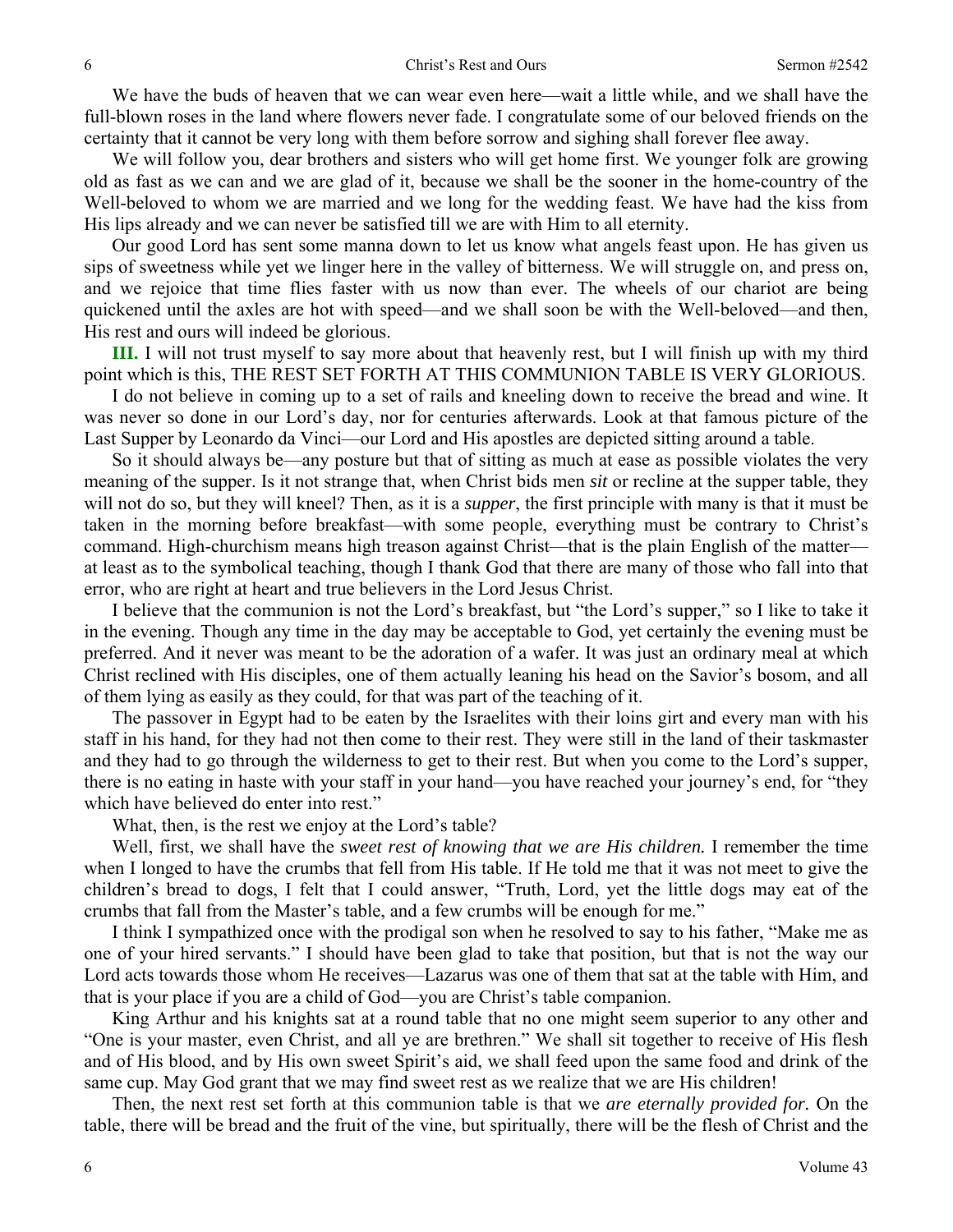blood of Christ. We shall eat of the bread and drink of the cup, but we shall never consume the divine food of which these are the emblems.

 That flesh of His shall ever be the meat of His redeemed, that blood of His shall ever be our spiritual nutriment. We are eternally provided for—we have manna that will never become corrupt, we have wine that will never turn sour—we have food unto life eternal. Wherefore, beloved, be quite at rest. You have, first, the spirit of adoption, and then you have everything provided for you which you can possibly need between here and heaven.

 There is something that you may rest upon even more sweetly than these blessed truths, and that is, *you have become one with Christ.* Do you see that symbolized at the communion table? Surely, there can be no closer union than when the flesh of Christ is our spiritual food and the blood of Christ becomes our spiritual drink.

 That is a real, living, loving, lasting, indissoluble union. We are one with Christ—"we are members of his body, of his flesh, and of his bones." I once saw in a work by a man who ought to have known better, a statement charging me with uttering something akin to blasphemy, for I was actually heard to say, "We are members of his body, of his flesh, and of his bones."

 Yes, sir Critic, I did say it. But I quoted it from the Scriptures. Let those who find fault with that sentence settle the matter with the Spirit of God, who inspired Paul to write it. It is true that every believing soul is as much one with Christ as the hand is a member with the head—as much one with Christ as the body is one with the soul which quickens it—then, who shall separate us? Who shall tear the limbs of Christ away? Who shall take away from Christ so much as His little finger and leave Him a maimed Christ?

 Some people believe that children of God can fall from grace. If that were true, the members of Christ's mystical body would be severed from Him and He would be no longer a perfect Christ. I believe no such teaching as that. If I am one with Christ, I defy the devil himself to tear me away from Him.

#### *"Once in Him, in Him for ever. Nothing from His love can sever."*

Now fall back on that glorious truth, beloved, and rest. There is no such pillow as that for an aching heart. There is no such peace as that which springs from a consciousness of eternal safety by virtue of a living, conjugal, marital union between you and Jesus Christ, the Well-beloved of God, the Trulybeloved of His people. There is good reason for rest there.

 A further rest that we enjoy as we come to the communion table arises from the fact that *we are sure of His coming again and of His eternal reign.* How long are we to come to this table? How long are we to eat of this bread and drink of this cup? "Till he come." There is nothing needed to complete our bliss but that He shall come again.

 He said to His disciples, "I will see you again, and your heart shall rejoice." "I go to prepare a place for you. And if I go and prepare a place for you, I will come again, and receive you unto myself; that where I am, there ye may be also." Possibly, some of us will live till Christ comes. I do not know and I do not particularly care.

 This I do know—if we fall asleep in Him before He comes, those who are alive and remain until the coming of the Lord will have no preference over those who are asleep in Jesus, for when the trumpet shall sound, the dead in Christ shall rise first and then they who are alive and remain shall be caught up together with them in the clouds to meet the Lord in the air. And so shall we ever be with the Lord.

 What if somebody shall put his finger on your eyelid, and close it in death, and you shall sleep in the dust? Yet let me whisper in your ear that word of Job, "I know that my Redeemer liveth, and that he shall stand at the latter day upon the earth: and though after my skin worms destroy this body, yet in my flesh shall I see God: whom I shall see for myself: and mine eyes shall behold, and not another."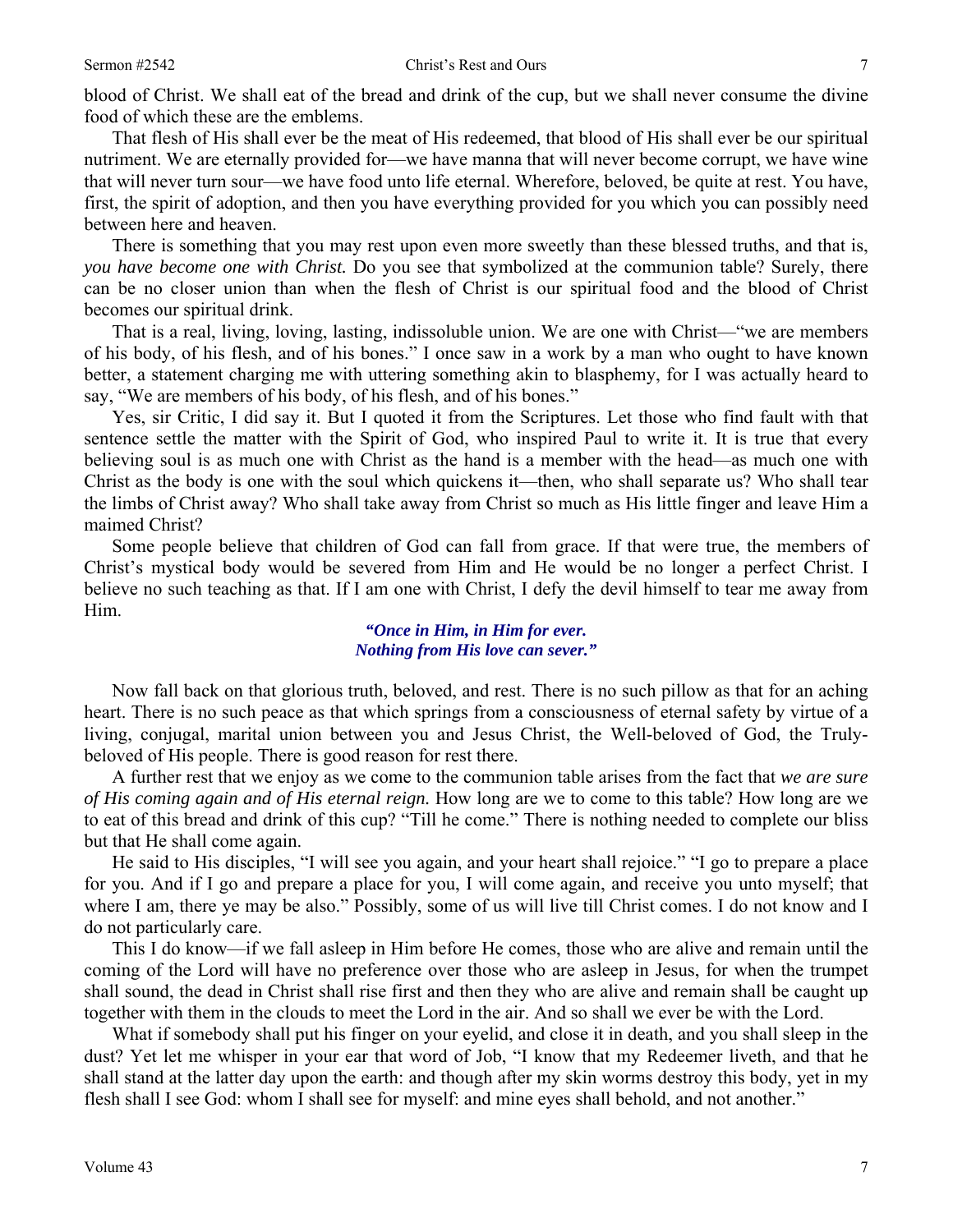I do not see what more you can need to make you restful and happy. You say you do not wish to die? Well, perhaps you never may, but why should you fear death? Why should you dread the grave? Our Lord Jesus left His grave clothes behind for our use, and He carefully laid the napkin apart for our friends to wipe their eyes with. We go not to a bare, unfurnished chamber when we go to our last sleep on this earth.

> *"'Tis no mere charnel-house to fence The ruins of lost innocence, A place of sorrow and decay: The imprisoning stone is rolled away."*

 Wherefore, comfort one another with these words and believe that the rest which Jesus gives us will be glorious indeed.

 I wish that everybody here had that rest. I am afraid that some of you have no rest at all. I pray that you never may have any until you come and take Jesus Christ by an act of simple faith to be your rest forever and ever. Amen.

## **EXPOSITION BY C. H SPURGEON**

## *ISAIAH 51:1-13*

**Verses 1-2.** *Hearken to me, ye that follow after righteousness, ye that seek the LORD: look unto the*  rock whence ye are hewn, and to the hole of the pit whence ye are digged. Look unto Abraham your *father, and unto Sarah that bare you: for I called him alone, and blessed him, and increased him.* 

This is for your comfort, dear friends. If God could make out of Abraham and Sarah so great a nation as that of Israel, what is there that He cannot do? Do you say that the cause of God is brought very low in these evil days? It is not so low as when there seemed to be none but Abraham faithful in the whole world. Yet God made that one mighty man to be like a foundation upon which He built up the chosen people, to whose keeping He committed the sacred oracles. And if He did that, what can He not do? However low you may individually sink, or however weak you may feel, look back to Abraham, and learn from his experience what God can do with you.

**3***. For the LORD shall comfort Zion: he will comfort all her waste places; and he will make her wilderness like Eden, and her desert like the garden of the LORD;* 

Then what will her gardens be in those glorious days? When her very wilderness is like Eden and her desert like the garden of the Lord, what will her cultivated places be? Oh, what grand times are yet in store for the church of the living God. Let us hope on, and pray on, and work on, never doubting, for as John Wesley said, "The best of all is, God is with us." And if He is with us, all must be well.

**3***. Joy and gladness shall be found therein, thanksgiving, and the voice of melody.* 

For God's church is no prison-house, no den of dragons, or cage of owls. It is a place for joy and gladness, for thanksgiving, and the voice of melody. Come, then, and let us bless the Lord with all our hearts. God is still good to Zion and He will not desert her. He did much for Abraham—He will do much for us. We may find many precious things in the hole of that pit from which we were digged.

**4-5.** *Hearken unto me, my people; and give ear unto me, O my nation: for a law shall proceed from me, and I will make my judgment to rest for a light of the people. My righteousness is near; my salvation is gone forth, and mine arms shall judge the people; the isles shall wait upon me, and on mine arm shall they trust.* 

God will not always be forgotten. Man will not always trust to his fellow man to save him, or put his confidence in the idols he has himself made. The day is coming when the King of kings shall come to claim His own again, and His loyal people shall see the kingdom spread as it never has done yet.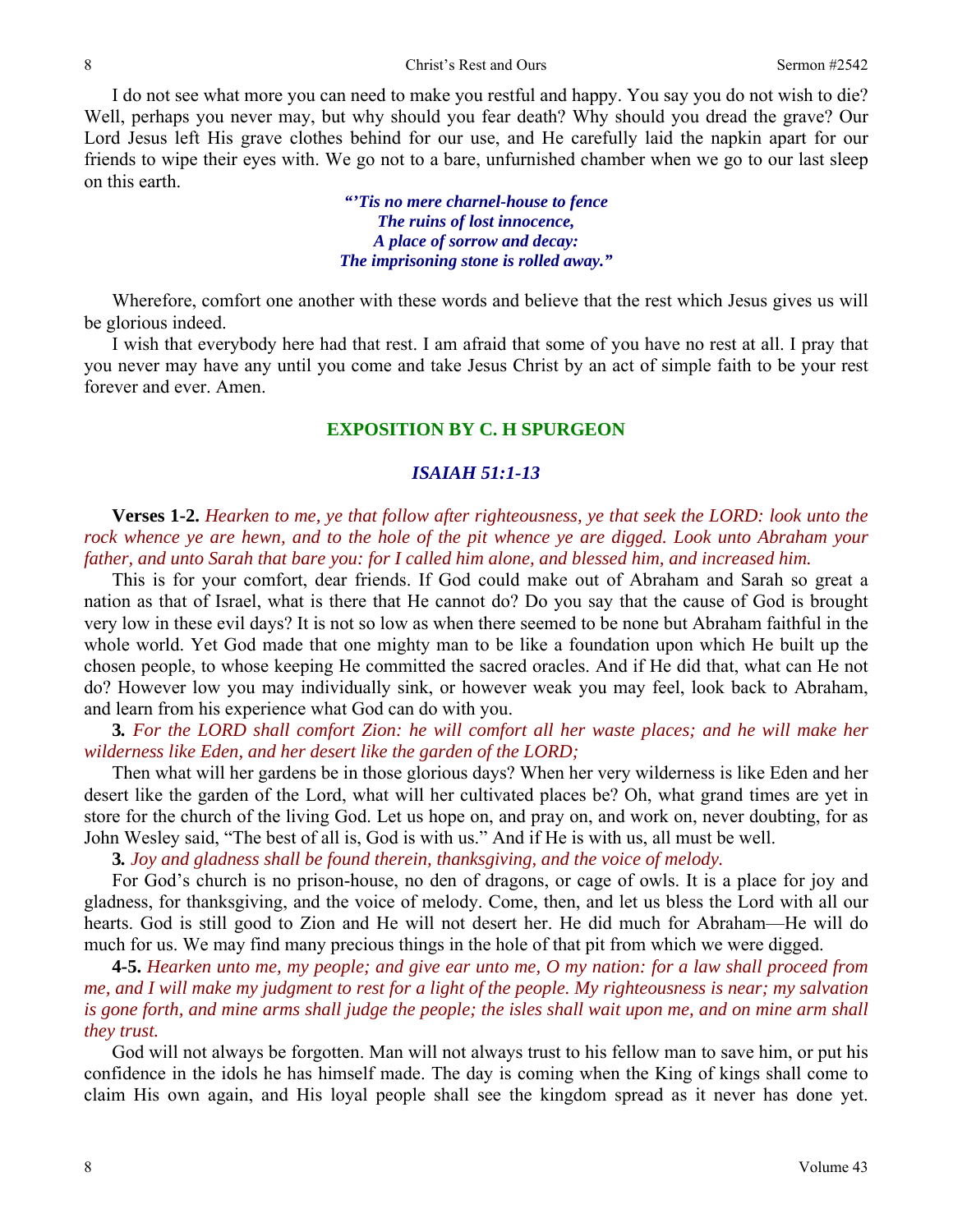Blessed be His name, this promise shall certainly be fulfilled, "The isles shall wait upon me, and on mine arm shall they trust."

 It is remarkable that there are so many prophecies made concerning the isles—and that it is in islands, at this day, that the Gospel seems to have spread so marvelously. In our own British isles, in the isles of the Southern Seas, and in Madagascar, what wonders of grace have been wrought!

**6.** *Lift up your eyes to the heavens, and look upon the earth beneath: for the heavens shall vanish away like smoke, and the earth shall wax old like a garment, and they that dwell therein shall die in like manner: but my salvation shall be for ever, and my righteousness shall not be abolished.* 

What a mercy it is to get a hold of something that will never wear out and that can never be dissolved—something against which the tooth of time may fret itself in vain! This abiding, indestructible thing is the eternal salvation—the everlasting righteousness—which the Lord Jesus has wrought out and brought in for His people. Happy people who have this treasure for their eternal heritage!

#### **7.** *Hearken unto me, ye that know righteousness,*

In the first verse of this chapter, there is a message for those who follow after righteousness. Here is a word for those who know it—"Hearken unto me, ye that know righteousness,"

**7***. The people in whose heart is my law; fear ye not the reproach of men, neither be ye afraid of their revilings.* 

If you are true to God, they will be sure to revile you. A Christian should not expect to go to heaven in a whole skin—it is a part of the nature of serpents and snakes in the grass to try, if they can, to bite at the heel of the child of God, even as that old serpent, the devil, bit at the heel of Him who has broken the dragon's head. "Fear ye not the reproach of men, neither be ye afraid of their revilings," for your Master suffered in the same fashion long ago.

**8***. For the moth shall eat them up like a garment, and the worm shall eat them like wool: but my righteousness shall be for ever, and my salvation from generation to generation.* 

Let them snarl and let them bite, if they will. They can do no harm to that righteousness which shall be forever, or to that salvation which is from generation to generation.

**9.** *Awake, awake, put on strength, O arm of the LORD; awake, as in the ancient days, in the generations of old.* 

We long for God to come again upon the stage of action, to interpose in the world's affairs, and to let men see what He can do. Time was when He was to be found by the burning bush, or on the mountain's brow, or in the cave, or by the well, and earth seemed, then, like the vestibule of heaven. Come again, O JEHOVAH, great Lord and King, let Your goings be seen once more in the sanctuary!

**9-10.** *Art thou not it that hath cut Rahab, and wounded the dragon? Art thou not it which hath dried the sea, the waters of the great deep; that hath made the depths of the sea a way for the ransomed to pass over?* 

Our prayer is that God may do all this again—and the answer to our prayer is found in the following verse.

**11.** *Therefore the redeemed of the LORD shall return, and come with singing unto Zion;* 

Just as they came out of Egypt of old, and with singing and with sound of timbrel, marched through the Red Sea, so shall God bring His people "with singing unto Zion;"

**11***. And everlasting joy shall be upon their head: they shall obtain gladness and joy; and sorrow and mourning shall flee away.* 

Just as Pharaoh turned his chariot to flee from Israel, and the depths covered him and all his Egyptians, so sorrow and mourning shall flee away from the redeemed of the Lord.

**12.** *I, even I, am he that comforteth you:* 

Oh, the beauty and blessing of these glorious words! Let me read them again—"I, even I, am he that comforteth you."